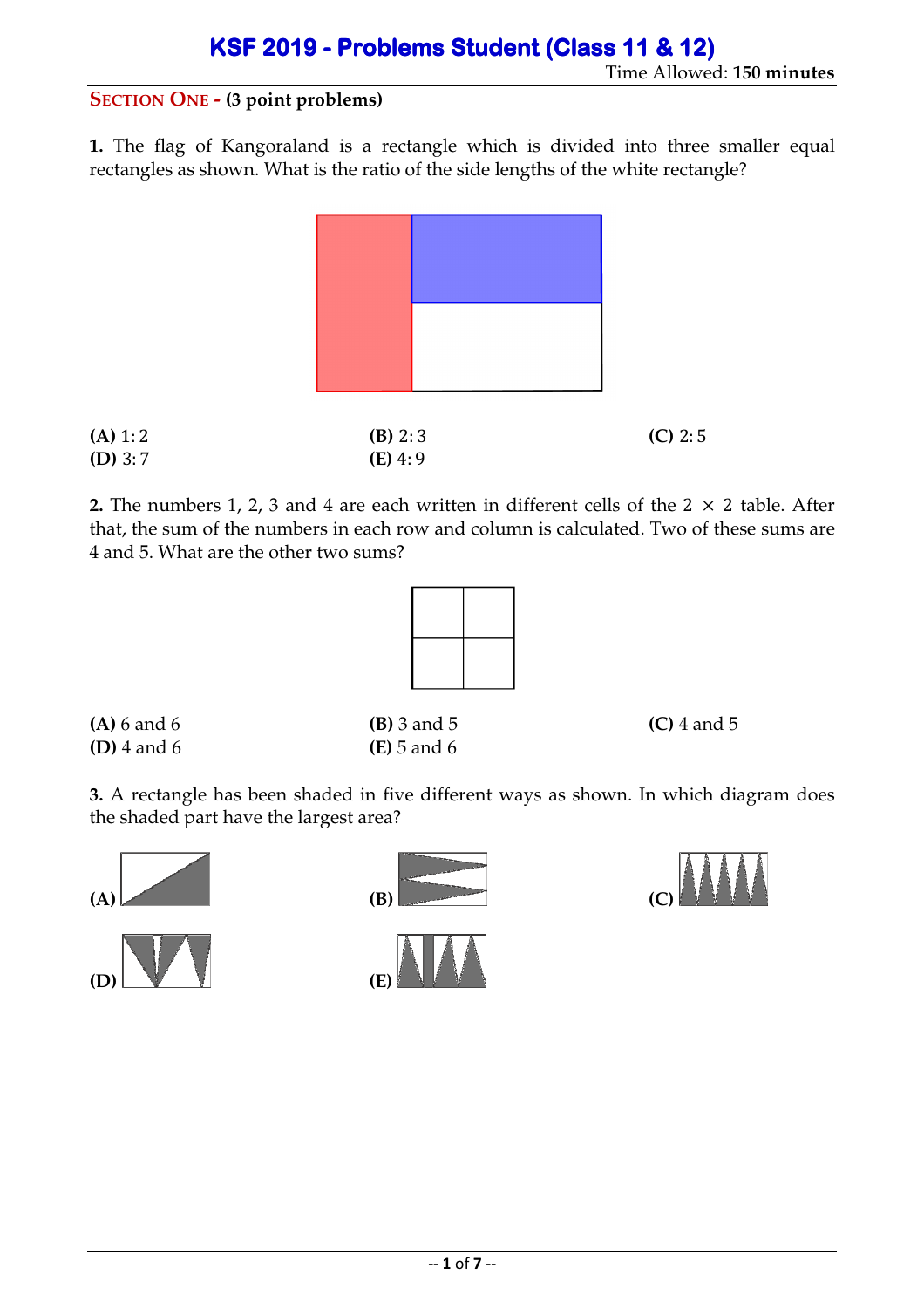Time Allowed: **150 minutes**

**4.** Three triangles are linked as shown. Which of the following pictures shows these three triangles linked in the same way?



**5.** A pyramid has 23 triangular faces. How many edges does this pyramid have?

| (A) 23   | $(B)$ 24 | $(C)$ 46 |
|----------|----------|----------|
| $(D)$ 48 | (E) 69   |          |

**6.** The following sketches suggest right-angled triangles. Which one is indeed rightangled?



**7.** What is the first (leftmost) digit of the smallest positive integer whose digits add up to 2019?

| $(A)$ 2 | $(B)$ 3      | $(C)$ 4 |
|---------|--------------|---------|
| $(D)$ 5 | <b>(E)</b> 6 |         |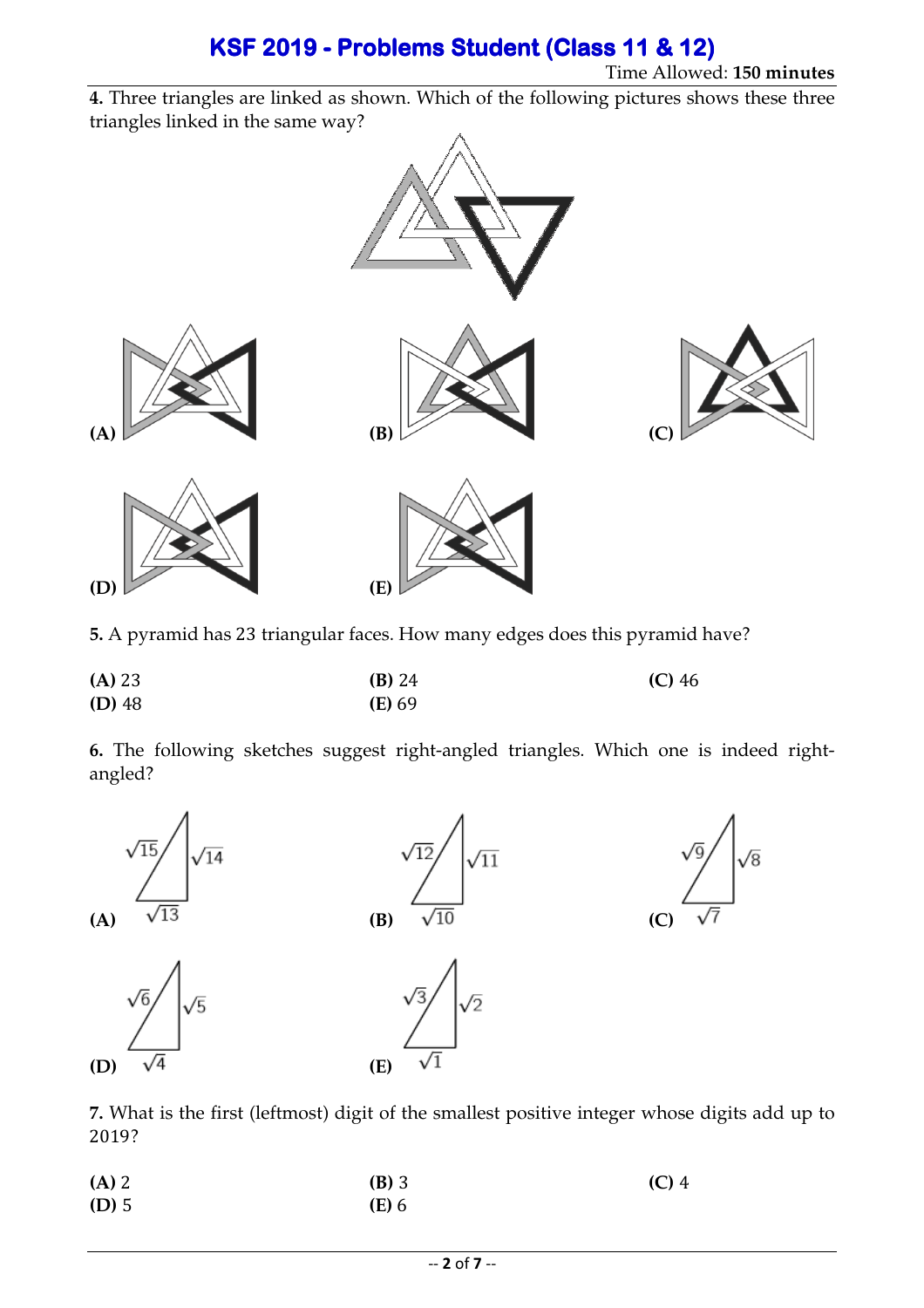#### Time Allowed: **150 minutes**

**8.** Each of the faces of a die is marked with either 1, 2 or 3 dots so that the probability of rolling a 1 is  $\frac{1}{2}$ , the probability of rolling a 2 is  $\frac{1}{3}$  and the probability of rolling a 3 is  $\frac{1}{6}$ .  $2^{7}$  1  $2^{7}$  3 Which of the following cannot be a view of this die?



**9.** Michael invented a new " $\Diamond$ " operation for real numbers, defined as  $x \Diamond y = y - x$ . If a, b, and c satisfy  $(a \Diamond b) \Diamond c = a \Diamond (b \Diamond c)$ , which of the following statements is necessarily true?

| $(A) a = b$ | $(B) b = c$          | $(C)$ $a = c$ |
|-------------|----------------------|---------------|
| (D) $a = 0$ | ( <b>E</b> ) $c = 0$ |               |

**10.** How many of the numbers from  $2^{10}$  to  $2^{13}$ , inclusive, are divisible by  $2^{10}$ ?

| $(A)$ 2 | $(B)$ 4         | $(C)$ 6 |
|---------|-----------------|---------|
| (D) 8   | ( <b>E</b> ) 16 |         |

#### **SECTION TWO - (4 point problems)**

**11.** Which is the highest power of 3 dividing the number  $7! + 8! + 9!$ ?

| $(A) 3^2$ | (B) $3^4$                          | (C) 3 <sup>5</sup> |
|-----------|------------------------------------|--------------------|
| (D) $3^6$ | (E) a power of 3 higher than $3^6$ |                    |

**12.** This year, the number of boys in my class has increased by 20% and the number of girls has decreased by 20%. We now have one student more than before. Which of the following could be the number of students in my class now?

| (A) 22   | $(B)$ 26 | $(C)$ 29 |
|----------|----------|----------|
| $(D)$ 31 | (E) 34   |          |

**13.** A container in the shape of a rectangular box is partially filled with 120 *m*<sup>3</sup> of water. The depth of the water is either 2 *m* or 3 *m* or 5 *m*, depending on which side of the box is on the ground, as shown (not to scale). What is the volume of the container?

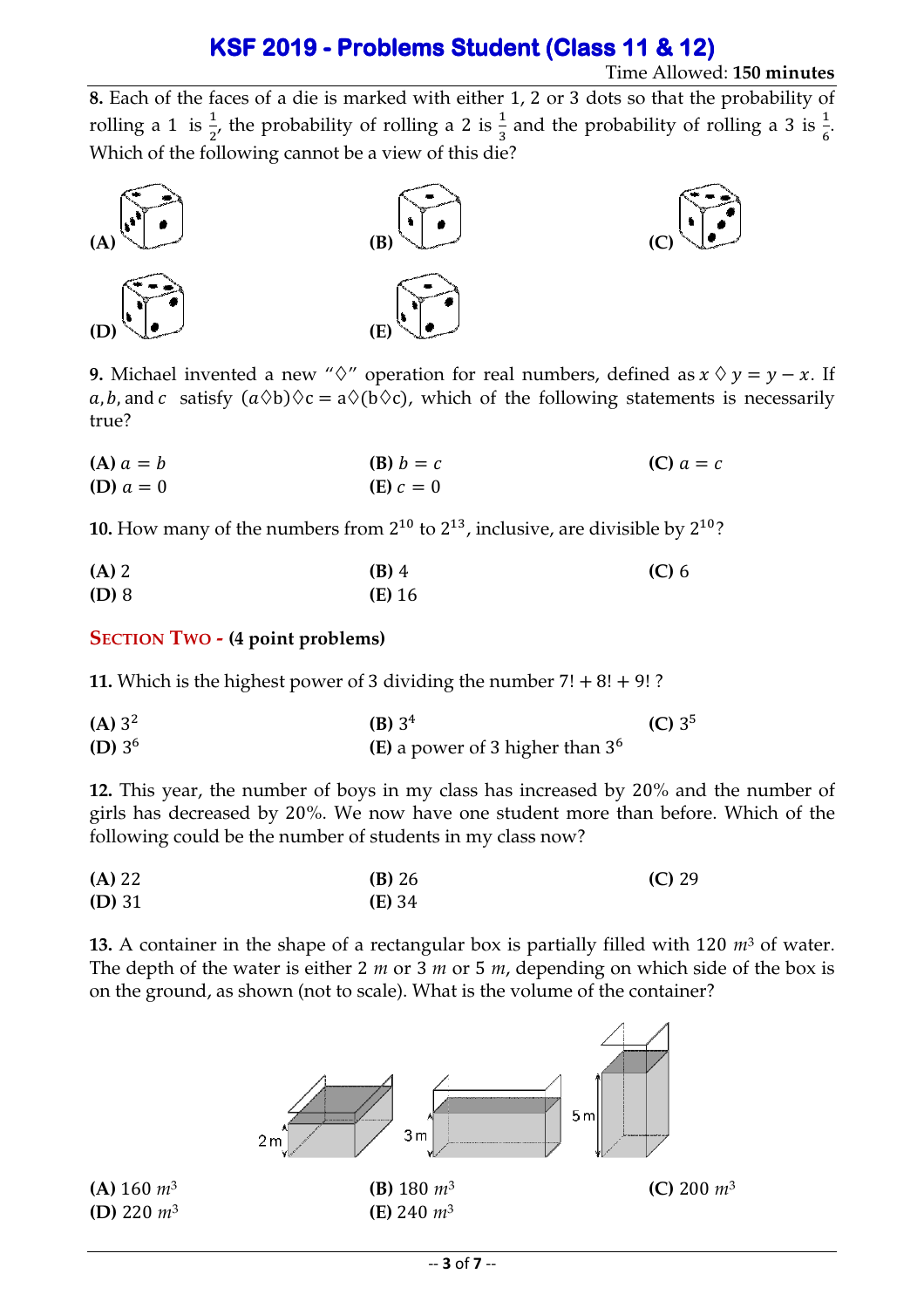Time Allowed: **150 minutes**

**14.** Three kangaroos, Alex, Bob and Carl, go for a walk every day. If Alex doesn't wear a hat, then Bob wears a hat. If Bob doesn't wear a hat, then Carl wears a hat. Today Carl is not wearing a hat. Who is certainly wearing a hat today?

| (A) only Alex and Bob    | <b>(B)</b> only Alex |
|--------------------------|----------------------|
| (D) neither Alex nor Bob | (E) only Bob         |

**(C)** Alex, Bob and Carl

**15.** The system shown consists of three pulleys with vertical sections of rope between them. The end  $P$  is moved down 24 centimeters. How many centimeters does point  $Q$ move up?



**16.** A positive integer *n* is called *good* if its largest divisor (excluding *n*) is equal to  $n - 6$ . How many good positive integers are there?

**(A)** 1 **(B)** 2 **(C)** 3 **(D)** 6 **(E)** infinitely many

**17.** A box contains 4 chocolates and 1 fruit chew. John and Mary take turns drawing a treat out of the box without replacement. Whoever draws the fruit chew wins. John draws first. What is the probability that Mary wins?

| (A) $\frac{2}{5}$ | (B) $\frac{3}{7}$ | (C) $\frac{1}{2}$ |
|-------------------|-------------------|-------------------|
| (D) $\frac{5}{6}$ | $(E) \frac{1}{2}$ |                   |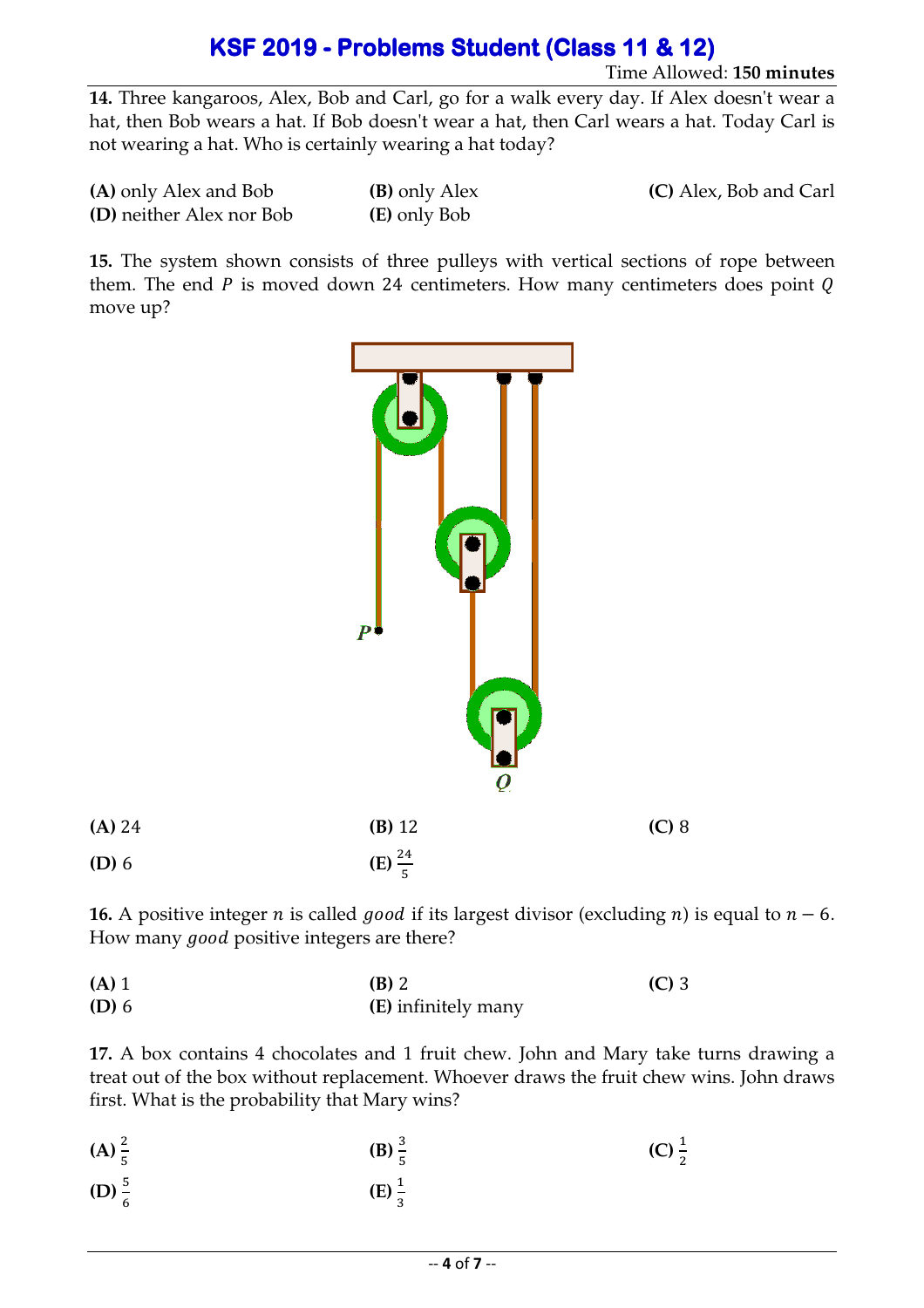#### Time Allowed: **150 minutes**

**18.** Two adjacent squares with side lengths  $a$  and  $b$  ( $a < b$ ) are shown. What is the area of the shaded triangle?



 $(A)$   $\sqrt{ab}$  $rac{1}{2}a^2$ **(C)** $\frac{1}{2}b^2$ **(D)**  $\frac{1}{4}(a^2 + b^2)$ (E)  $\frac{1}{2}(a^2 + b^2)$ 

**19.** What is the integer part of

|                     | $20 + \sqrt{20 + \sqrt{20 + \sqrt{20 + \sqrt{20}}}$ ? |         |
|---------------------|-------------------------------------------------------|---------|
| $(A)$ 4<br>$(D)$ 20 | $(B)$ 5<br>$(E)$ 25                                   | $(C)$ 6 |

**20.** To calculate the result of  $\frac{a+b}{c}$ , Sara types  $a + b \div c = 0$  a calculator and the result is 11 (*a*, *b*, and *c* are positive integers). She then types  $b + a \div c =$  and she is surprised to see that the result is 14. She realizes that the calculator is designed to calculate divisions before additions. What is the correct result of  $\frac{a+b}{c}$ ?

| $(A)$ 1 | <b>(B)</b> 2 | $(C)$ 3 |
|---------|--------------|---------|
| $(D)$ 4 | $(E)$ 5      |         |

#### **SECTION THREE - (5 point problems)**

**21.** Let  $a$  be the sum of all positive divisors of 1024 and  $b$  the product of all positive divisors of 1024. Then

**(A)**  $(a-1)^5 = b$  **(B)**  $(a+1)^5 = b$  $(C) a^5 = b$ **(D)**  $a^5 - 1 = b$  **(E)**  $a$ (**F**)  $a^5 + 1 = b$ 

22. What is the set of all values of the parameter  $a$  for which the number of solutions of the equation  $2 - |x| = ax$  is equal to two?

**(A)**  $(-∞, -1]$  **(B)**  $(-1,1)$  **(C)**  $[1, +∞)$ **(D)**  $\{0\}$  **(E)**  $\{-1,1\}$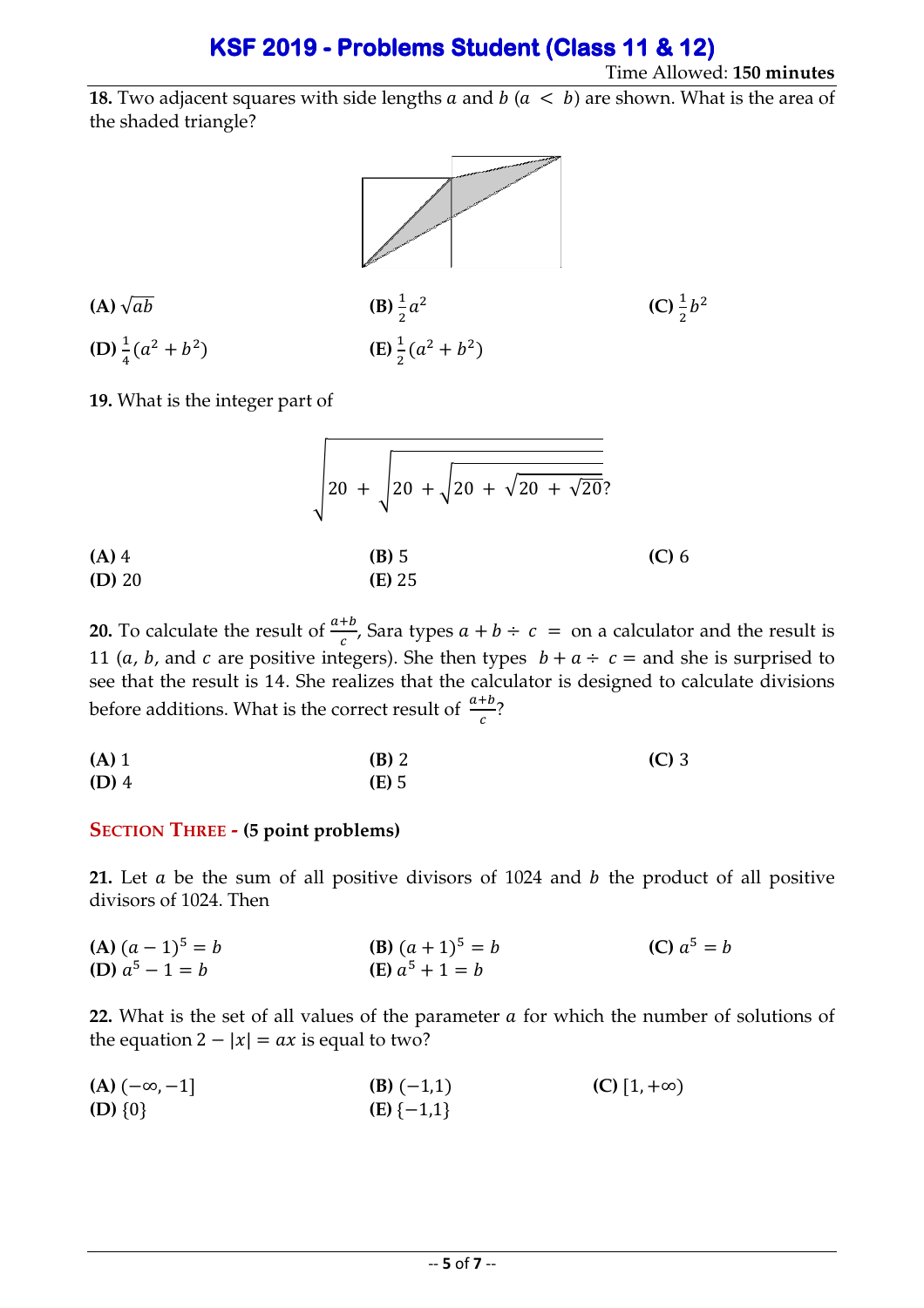#### Time Allowed: **150 minutes**

**23.** The vertices of the network shown are labelled with the numbers from 1 to 10. The sum  $S$  of the four labels on each square is the same. What is the least possible value of  $S$ ?



**24.** How many planes pass through at least three vertices of a given cube?

| $(A)$ 6  | $(B)$ 8  | $(C)$ 12 |
|----------|----------|----------|
| $(D)$ 16 | $(E)$ 20 |          |

**25.** Four distinct straight lines pass through the origin of the coordinate system. They intersect the parabola  $y = x^2 - 2$  at eight points. What can be the product of the xcoordinates of these eight points?

| $(A)$ only 16 | (B) only $-16$                                  | $(C)$ only 8 |
|---------------|-------------------------------------------------|--------------|
| (D) only $-8$ | <b>(E)</b> There are several possible products. |              |

**26.** For how many integers  $n$  is  $|n^2 - 2n - 3|$  a prime number?

| $(A)$ 1 | <b>(B)</b> 2               | $(C)$ 3 |
|---------|----------------------------|---------|
| $(D)$ 4 | <b>(E)</b> infinitely many |         |

**27.** A path *DEFB* with  $DE \perp EF$  and  $EF \perp FB$  lies inside the square ABCD as shown. Given that  $DE = 5$ ,  $EF = 1$  and  $FB = 2$ , what is the length of the side of the square?